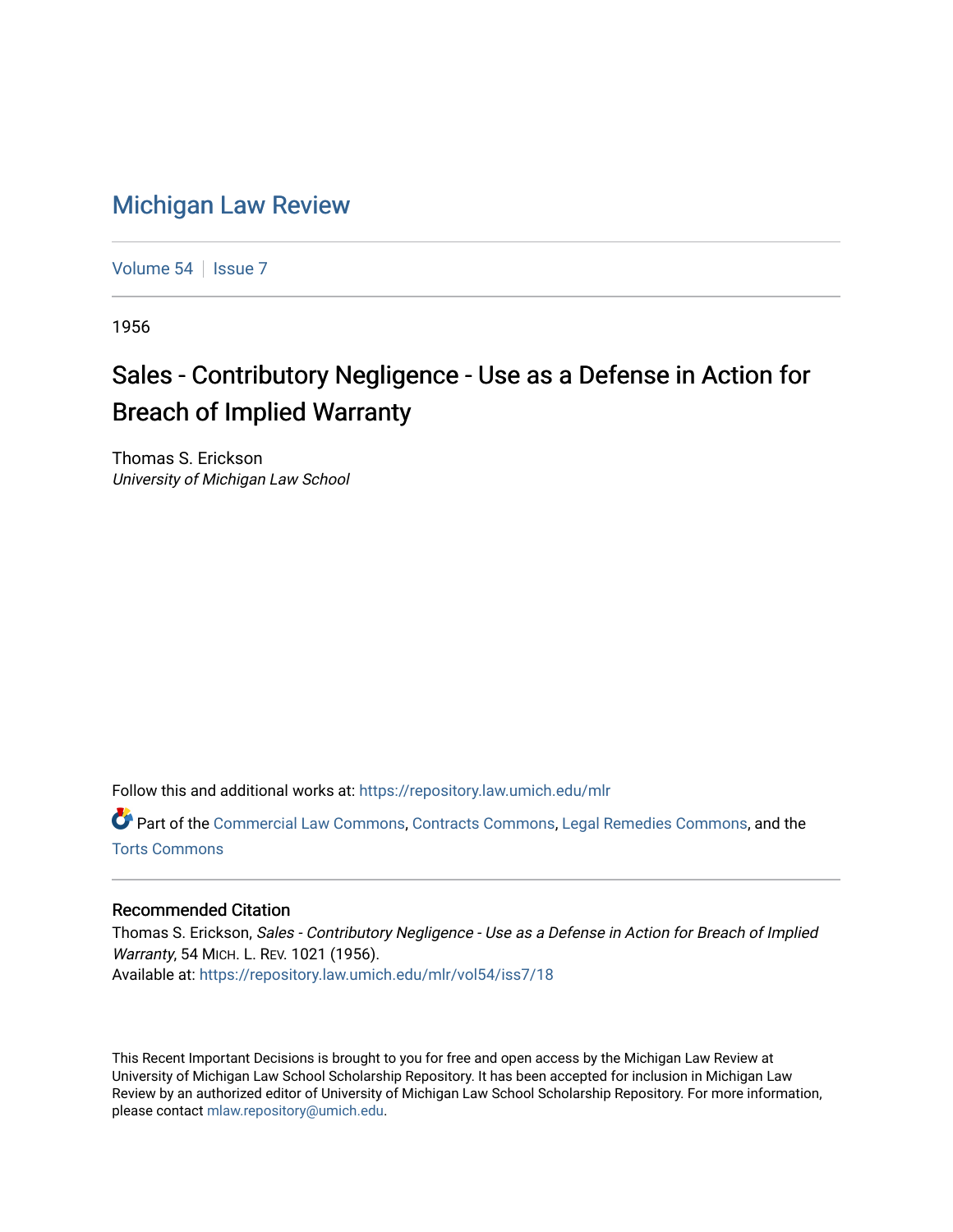SALES-CONTRIBUTORY NEGLIGENCE-USE AS A DEFENSE IN ACTION FOR BREACH OF IMPLIED WARRANTY-Defendant installed an oil burner in plaintiff's apartment building. The burner failed to function properly and exploded two months after installation. There was no evidence that the furnace was repaired subsequent to the explosion. Plaintiff continued to use the furnace for four years until a second explosion caused considerable damage to the building. Upon inspection, the cause of the explosions was found to be a defective system of heating and piping the oil. Plaintiff brought this action for breach of implied warranty to install the furnace in a good and workmanlike manner and recovered consequential damages. **On** appeal, *held,* reversed. It was error to refuse to submit the issue of contributory negligence to the jury. In an action based on implied warranty, the contributory negligence of the buyer is a defense to a claim for consequential damages. *Nelson v. Anderson*, *(Minn. 1955) 72 N.W. (2d)* 861.

Historically, warranty was based on tort, $1$  but the prevailing view today is that a suit for breach of implied warranty is a contract action.2 It is also a form of strict liability and a complaint for breach of warranty need not allege negligence on the part of the seller.3 Logically, it should follow that contributory negligence is unavailable as a defense. $4$  However, there is authority for the use of tort concepts in the warranty field and, particularly, for the use of contributory negligence as a defense to the buyer's claim for consequential damages. This authority is generally found in express warranty cases,<sup>5</sup> and, to a more limited extent, in those implied warranty cases where personal injury has resulted from the breach of warranty. $6$  In the former instance the courts analogize the wrong to a negligent misrepresentation,<sup>7</sup> and in the latter situation to the tort of trespass to the person.8 Some courts, moreover, apparently combine the principles of both tort and contract to reach a decision.9 Though courts may differ as to whether implied warranty is contract or tort, there is

1 See Prosser, "The Implied Warranty of Merchantable Quality," 27 MINN. L. REv. 117 (1943); Ames, "History of Assumpsit," 2 HARv. L. REv. 1 (1888).

2 E.g.: Simon v. Graham Bakery, 17 N.J. 525, 111 A. (2d) 884 (1955); Wells v. Oldsmobile Co., 147 Ore. 687, 35 P. (2d) 232 (1934); Huddleston v. Lee, (Tenn. App. 1955) 284 S.W. (2d) 705.

<sup>3</sup>Basin Oil Co. v. Baash-Ross Tool Co., 125 Cal. App. (2d) 578, 271 P. (2d) 122 (1954).

4 Challis v. Hartloff, 136 Kan. 823, 18 P. (2d) 199 (1933); Vaningan v. Mueller, 208 Wis. 527, 243 N.W. 419 (1932).

<sup>5</sup>Huddleston v. Lee, note 2 supra; Razey v. J. B. Colt Co., 106 App. Div. 103, 94 N.Y.S. 59 (1905); Ellen v. Heacock, 247 App. Div. 476, 286 N.Y.S. 740 (1936).

6 Madeiros v. Coca-Cola Bottling Co., 57 Cal. App. (2d) 707, 135 P. (2d) 676 (1943); Merrimac Chemical Co. v. American Tool and Machine Co., 192 Mass. 206, 78 N.E. 419 (1906).

7 Dalrymple v. Sinkoe, 230 N.C. 453, 53 S.E. (2d) 437 (1949).

8 Knapp v. Willys-Ardmore, Inc., 174 Pa. Super. 90, 100 A. (2d) 105 (1953).

<sup>9</sup> Missouri Bag Co. v. Chemical Delinting Co., 214 Miss. 13, 58 S. (2d) 71 (1952); Barber Mining and Fertilizing Co. v. Brown Hoisting Machinery Co., (6th Cir. 1919) 258 F. I.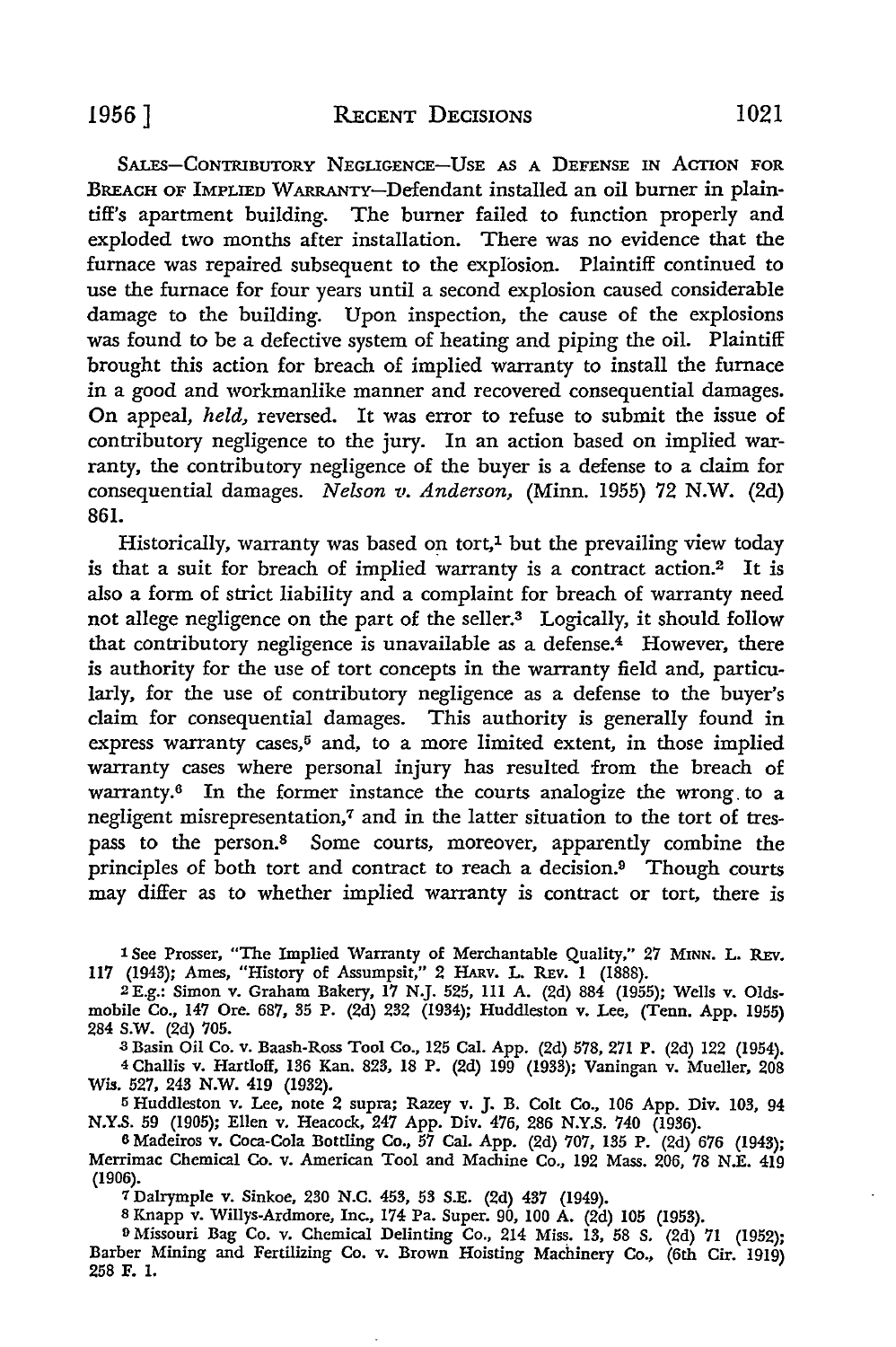apparently no reason to prefer one interpretation over the other. Usually the buyer can recover ordinary damages and those consequential damages that are the natural results of the breach,10 but when, as in the principal case, the buyer continues to use goods known to be defective, the damages caused after the defect is known are not considered natural consequences and both theories preclude recovery.11 Under tort law the buyer is denied recovery on the basis of contributory negligence.12 If a contract theory is used, he cannot recover either because (1) he has failed to mitigate his damages by returning or repairing the defective goods,<sup>13</sup> or  $(2)$  he has waived his right to consequential damages by continuing to use them14 or, (3) it was not contemplated by the parties that the buyer would use goods known to be defective.15 It does, however, make a difference what view is taken when the buyer claims only those damages that are usually recoverable.16 But even here it is not prudent for the courts to use one process of reasoning in all situations. Both methods have their advantages; the tort view makes the wrongful death acts<sup>17</sup> and a more liberal measure of damages18 available, whereas the contract theory usually gives the advantage of a longer statute of limitations.19 An adoption of one viewpoint would cause the advantages of the other to be lost. Thus, courts may shift from one interpretation of warranty to the other, depending on the facts of the case before them, in order to gain the advantages of the doctrine they need to do justice between the parties.20 This seems unnecessarily confusing. But, on the other hand, to have the courts adhere to one or the other theory of warranty just for the sake of uniformity may well result in injustice.21 The best and possibly only solution to the question of whether warranty is a contract or a tort action is to regard it as a combina-

10 McLachlan v. Wilmington Dry Goods Co., 41 Del. 378, 22 A. (2d) 851 (1941).

11 Unless the buyer is held to have accepted the goods or failed to give notice of the breach in a reasonable time, he does not lose his right to recover for ordinary damages and those consequential damages that naturally result from the breach. Mallery v. Northfield Seed Co., 196 Minn. 129, 264 N.W. 573 (1936).

12Finks v. Viking Refrigerators, Inc., 235 Mo. App. 679, 147 S.W. (2d) 124 (1941). 13 Henley v. Sears-Roebuck and Co., 84 Ga. App. 723, 67 S.E. (2d) 171 (1951).

14 Coleman v. Carter, (Idaho 1955) 289 P. (2d) 932.

15 Pauls Valley Mill Co. v. Gabbert, 182 Okla. 500, 78 P. (2d) 685 (1938).

16 See note 11 supra.

17 Greco v. S. S. Kresge Co., 277 N.Y. 26, 12 N.E. (2d) 557 (1938).

18 In Madeiros v. Coca-Cola Bottling Co., note 6 supra, plaintiff recovered on a tort theory for damages which were proximate to the breach, but, because such damages were not contemplated by the parties, they would have been denied by use of contract law. 19 Blessington v. McCrory Stores Corp., 305 N.Y. 140, 111 N.E. (2d) 421 (1953). See

21 IND. L. J. 23 (1945), for a complete survey of the state statutes of limitations.

20 See Prosser, "The Implied Warranty of Merchantable Quality," 27 MINN. L. REv. 117 (1943); Amram and Goodman, "Some Problems in the Law of Implied Warranty," 3 SYRACUSE L. REV. 259 (1952).

· 21 In Whitely v. Webb's City, Inc., (Fla. 1951) 55 S. (2d) 730, warranty was considered as based on contract with the result that the buyer's heirs were denied recovery under a wrongful death act. In Rubino v. Utah Canning Co., 123 Cal. App. (2d) 18, 266 P. (2d) 163 (1954), the shorter tort statute of limitations was applied and the buyer's cause of action barred.